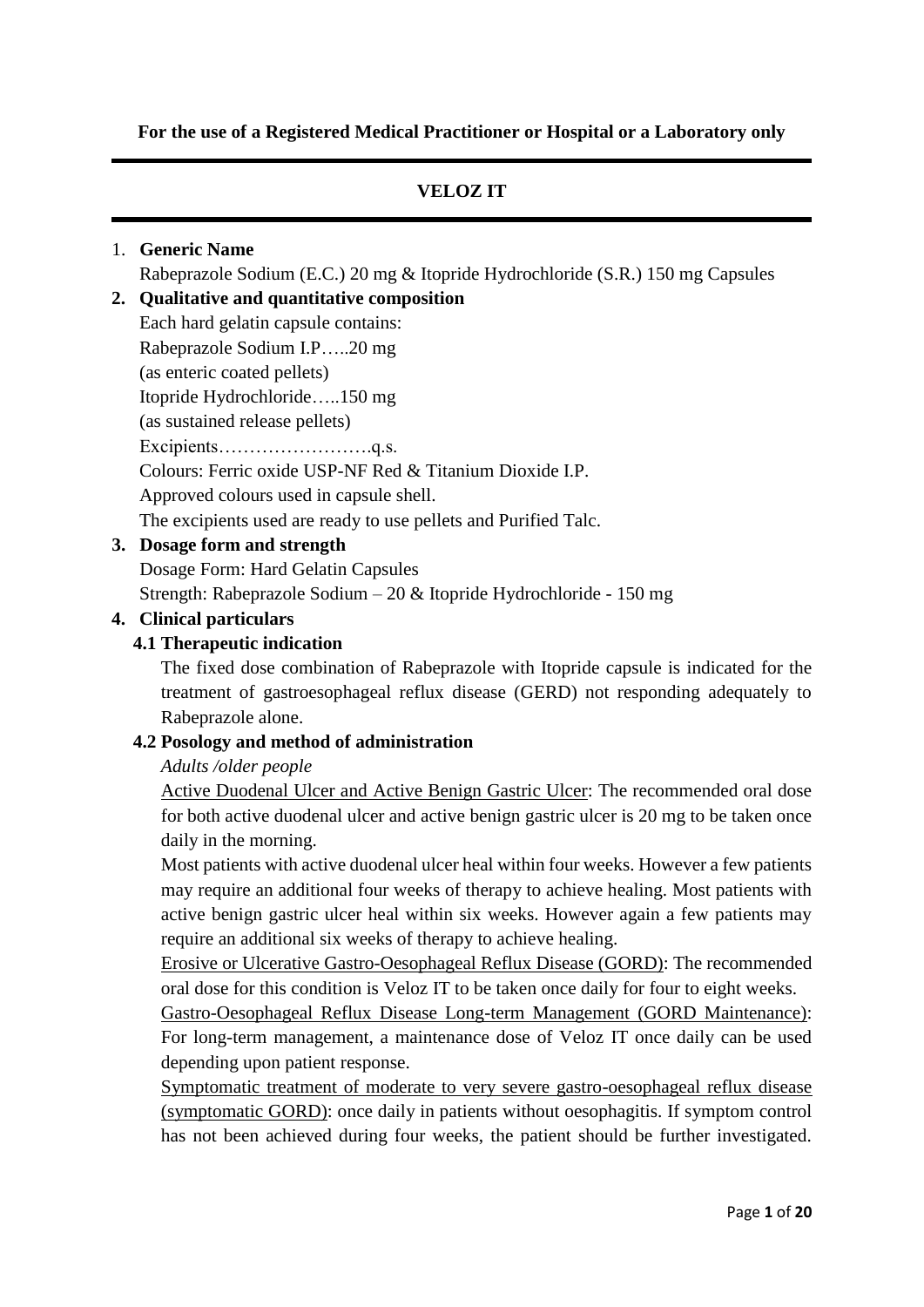Once symptoms have resolved, subsequent symptom control can be achieved using an on-demand regimen taking once daily when needed.

Zollinger-Ellison Syndrome: The recommended adult starting dose is 60 mg once a day. The dose may be titrated upwards to 120 mg/day based on individual patient needs. Single daily doses up to 100 mg/day may be given. 120 mg dose may require divided doses, 60 mg twice daily. Treatment should continue for as long as clinically indicated. For indications requiring once daily treatment Veloz IT capsules should be taken in the morning, before eating; and although neither the time of day nor food intake was shown to have any effect on rabeprazole sodium activity, this regimen will facilitate treatment compliance.

#### *Renal and hepatic impairment*

No dosage adjustment is necessary for patients with renal or hepatic impairment.

See section 4.4 in the treatment of patients with severe hepatic impairment**.**

*Children*

Veloz IT is not recommended for use in children, as there is no experience of its use in this group

#### Method of administration

One capsule once daily or as directed by physician. It should be swallowed whole. It should be taken on an empty stomach (Take before meals).

#### **4.3 Contraindications**

Veloz IT is contraindicated in patients with known hypersensitivity to Rabeprazole, substituted benzimidazoles, Itopride or to any component of the formulation. Also contraindicated in patients in whom an increase in GI motility could be harmful eg, GI hemorrhage, mechanical obstruction or perforation. Hypersensitivity reactions may include anaphylaxis, anaphylactic shock, angioedema, bronchospasm, acute interstitial nephritis, and urticaria.

#### **4.4 Special warnings and precautions for use**

#### **Rabeprazole**

Symptomatic response to therapy with rabeprazole sodium does not preclude the presence of gastric or oesophageal malignancy, therefore the possibility of malignancy should be excluded prior to commencing treatment with Rabeprazole.

Patients on long-term treatment (particularly those treated for more than a year) should be kept under regular surveillance.

A risk of cross-hypersensitivity reactions with other proton pump inhibitor or substituted benzimidazoles cannot be excluded.

Rabeprazole is not recommended for use in children, as there is no experience of its use in this group.

There have been post marketing reports of blood dyscrasias (thrombocytopenia and neutropenia). In the majority of cases where an alternative aetiology cannot be identified, the events were uncomplicated and resolved on discontinuation of rabeprazole.

Hepatic enzyme abnormalities have been seen in clinical trials and have also been reported since market authorisation. In the majority of cases where an alternative aetiology cannot be identified, the events were uncomplicated and resolved on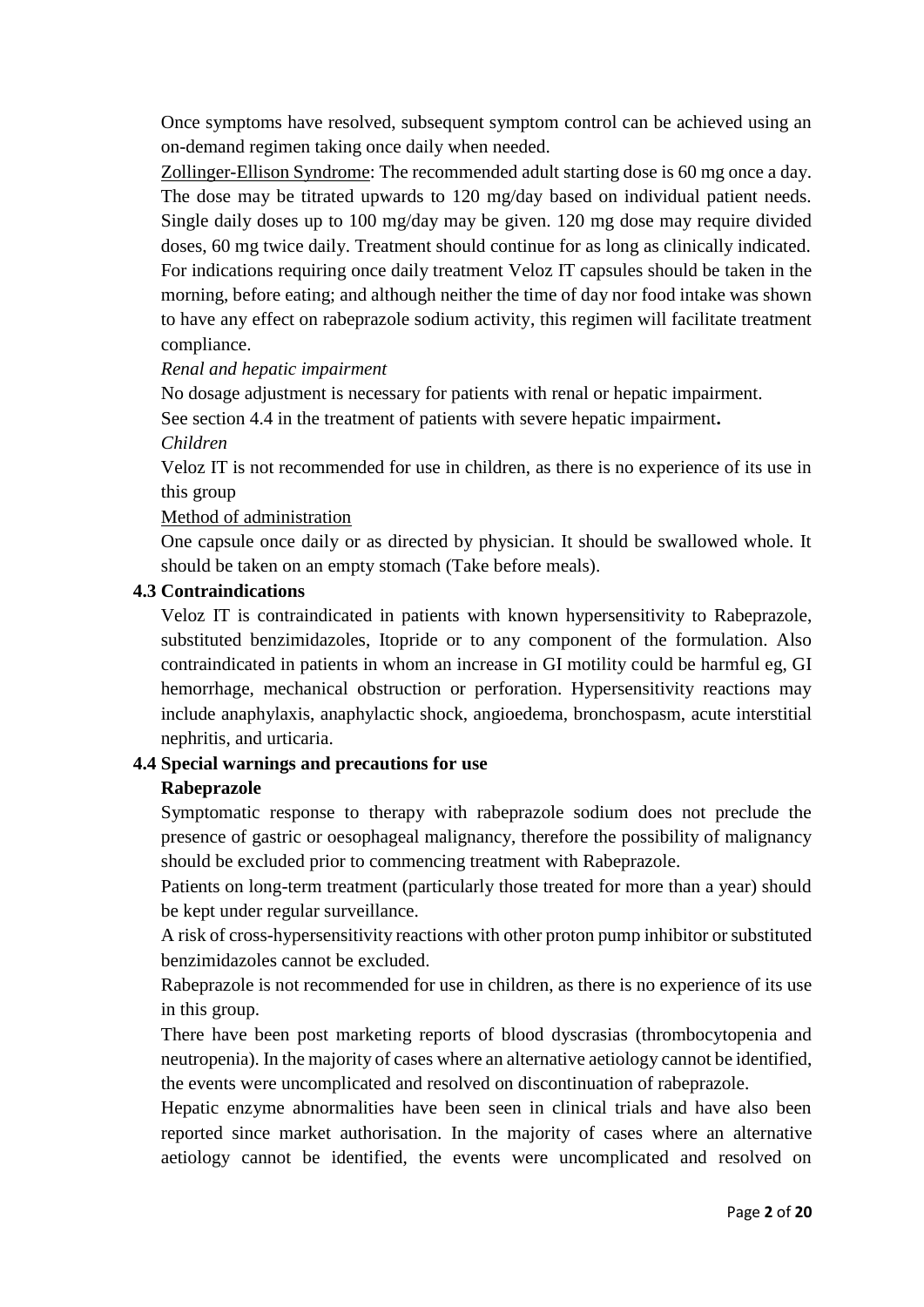discontinuation of rabeprazole.

No evidence of significant drug related safety problems was seen in a study of patients with mild to moderate hepatic impairment versus normal age and sex matched controls. However because there are no clinical data on the use of Rabeprazole in the treatment of patients with severe hepatic dysfunction the prescriber is advised to exercise caution when treatment with Rabeprazole is first initiated in such patients.

Co-administration of atazanavir with Rabeprazole is not recommended.

Treatment with proton pump inhibitors, including Rabeprazole, may possibly increase the risk of gastrointestinal infections such as *Salmonella*, *Campylobacter* and *Clostridium difficile*.

Proton pump inhibitors, especially if used in high doses and over long durations (>1 year), may modestly increase the risk of hip, wrist and spine fracture, predominantly in older people or in presence of other recognised risk factors. Observational studies suggest that proton pump inhibitors may increase the overall risk of fracture by 10–40%. Some of this increase may be due to other risk factors. Patients at risk of osteoporosis should receive care according to current clinical guidelines and they should have an adequate intake of vitamin D and calcium.

Severe hypomagnesaemia has been reported in patients treated with proton pump inhibitors like Rabeprazole for at least three months, and in most cases for a year. Serious manifestations of hypomagnesaemia such as fatigue, tetany, delirium, convulsions, dizziness and ventricular arrhythmia can occur but they may begin insidiously and be overlooked. In most affected patients, hypomagnesaemia improved after magnesium replacement and discontinuation of the proton pump inhibitor.

For patients expected to be on prolonged treatment or who take proton pump inhibitors with digoxin or drugs that may cause hypomagnesaemia (e.g., diuretics), health care professionals should consider measuring magnesium levels before starting proton pump inhibitor treatment and periodically during treatment.

Concomitant use of Rabeprazole with Methotrexate

Literature suggests that concomitant use of PPIs with methotrexate (primarily at high dose; see methotrexate prescribing information) may elevate and prolong serum levels of methotrexate and/or its metabolite, possibly leading to methotrexate toxicities. In high-dose methotrexate administration, a temporary withdrawal of the PPI may be considered in some patients.

Influence on vitamin B12 absorption

Rabeprazole sodium, as all acid-blocking medicines, may reduce the absorption of vitamin B12 (cyanocobalamin) due to hypo- or a- chlorhydria. This should be considered in patients with reduced body stores or risk factors for reduced vitamin B12 absorption on long-term therapy or if respective clinical symptoms are observed.

Subacute cutaneous lupus erythematosus (SCLE)

Proton pump inhibitors are associated with very infrequent cases of SCLE. If lesions occur, especially in sun-exposed areas of the skin, and if accompanied by arthralgia, the patient should seek medical help promptly and the health care professional should consider stopping Rabeprazole. SCLE after previous treatment with a proton pump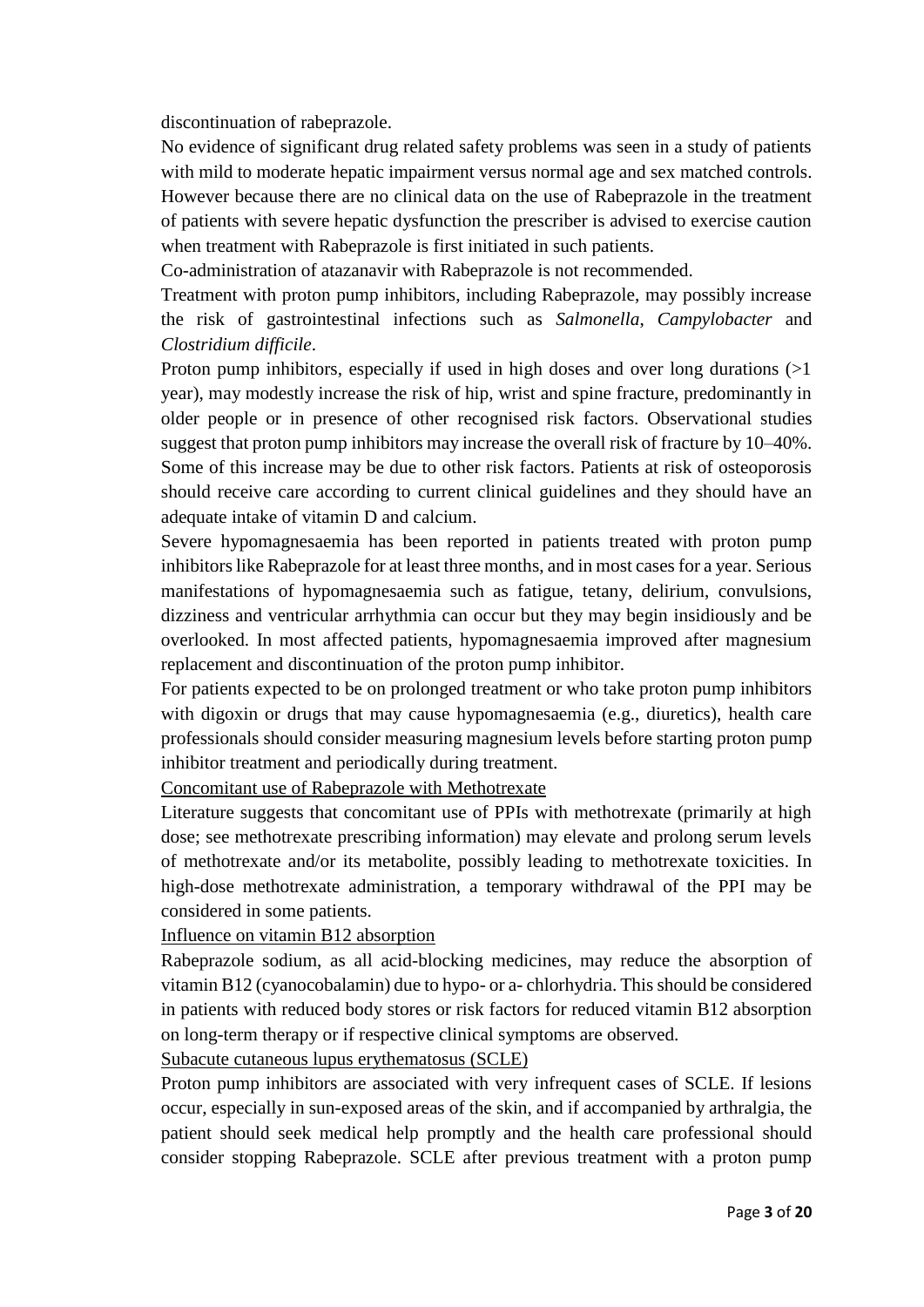inhibitor may increase the risk of SCLE with other proton pump inhibitors.

# Interference with laboratory tests

Increased Chromogranin A (CgA) level may interfere with investigations for neuroendocrine tumours. To avoid this interference, Rabeprazole treatment should be stopped for at least 5 days before CgA measurements. If CgA and gastrin levels have not returned to reference range after initial measurement, measurements should be repeated 14 days after cessation of proton pump inhibitor treatment.

# **Itopride**

Itopride is contraindicated in hypersensitivity to itopride or benzamides; lactation, GI hemorrhage, obstruction or perforation. Itopride may not be indicated for those suffering from Parkinson's disease or other conditions involving dopamine regulation issues. Itopride should be used with special caution in the young and the elderly. Little information is available at this time regarding the safe use of itopride during pregnancy. It may cause dizziness, do not drive a car or operate machinery while taking this medication.

# **4.5 Drugs interactions**

# **Rabeprazole sodium**

Rabeprazole sodium produces a profound and long lasting inhibition of gastric acid secretion. An interaction with compounds whose absorption is pH dependent may occur. Coadministration of rabeprazole sodium with ketoconazole or itraconazole may result in a significant decrease in antifungal plasma levels. Therefore individual patients may need to be monitored to determine if a dosage adjustment is necessary when ketoconazole or itraconazole are taken concomitantly with Rabeprazole.

In clinical trials, antacids were used concomitantly with the administration of Rabeprazole and, in a specific drug-drug interaction study, no interaction with liquid antacids was observed.

Co-administration of atazanavir 300 mg/ritonavir 100 mg with omeprazole (40 mg once daily) or atazanavir 400 mg with lansoprazole (60 mg once daily) to healthy volunteers resulted in a substantial reduction in atazanavir exposure. The absorption of atazanavir is pH dependent. Although not studied, similar results are expected with other proton pump inhibitors. Therefore PPIs, including rabeprazole, should not be co-administered with atazanavir.

# Methotrexate

Case reports, published population pharmacokinetic studies, and retrospective analyses suggest that concomitant administration of PPIs and methotrexate (primarily at high dose; see methotrexate prescribing information) may elevate and prolong serum levels of methotrexate and/or its metabolite hydroxymethotrexate. However, no formal drug interaction studies of methotrexate with PPIs have been conducted.

# **Itopride**

Anticholinergic drugs may reduce the action of itopride. No interactions detected with warfarin, diazepam, diclofenac, nifedipine and nicardipine. Metabolic interactions are not to be expected because itopride is mainly metabolized by flavin monooxygenase.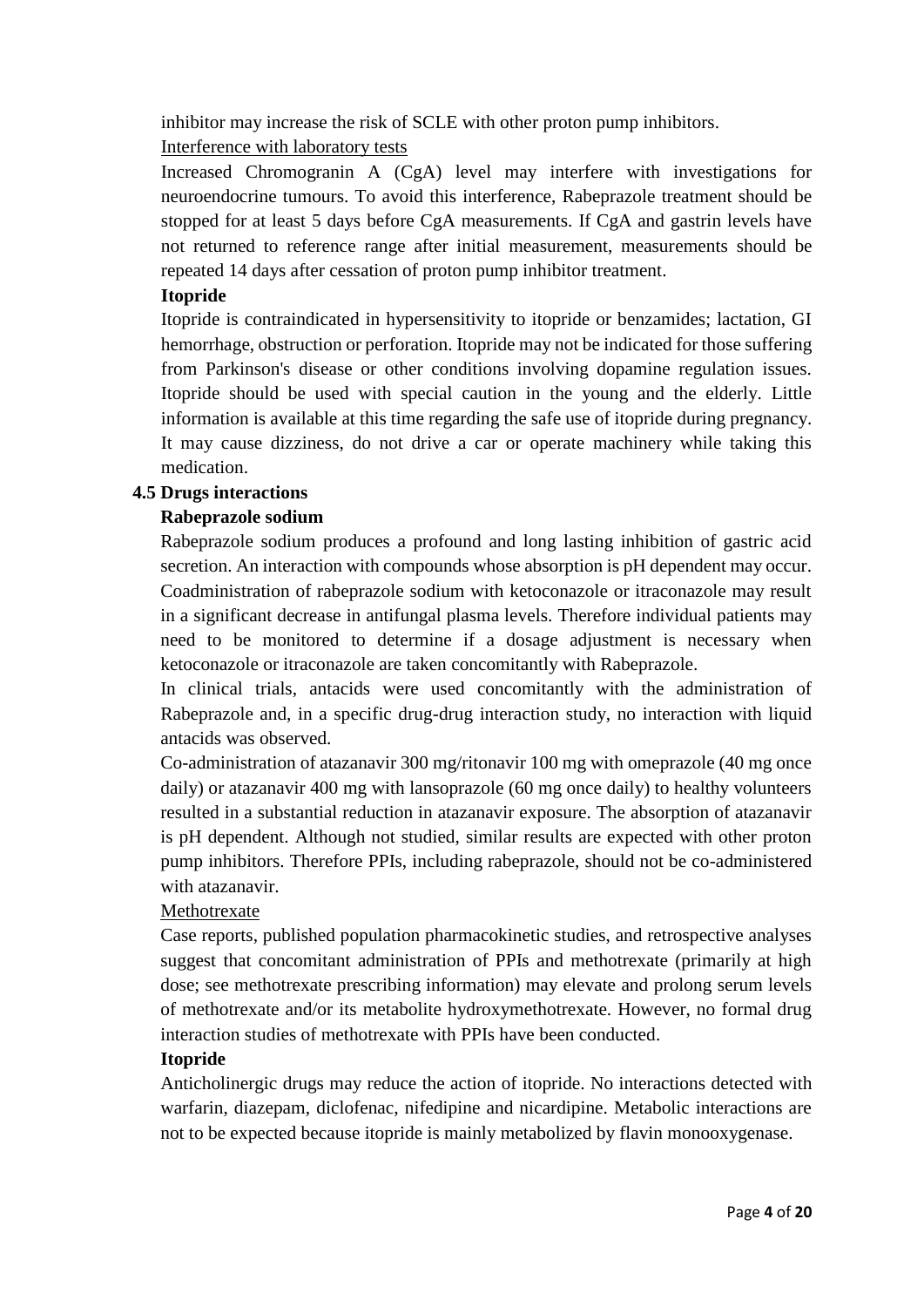# **4.6 Use in special populations (such as pregnant women, lactating women, paediatric patients, geriatric patients etc.)**

#### **Rabeprazole sodium**

Pregnancy: There are no data on the safety of rabeprazole in human pregnancy.

Reproduction studies performed in rats and rabbits have revealed no evidence of impaired fertility or harm to the foetus due to rabeprazole sodium, although low foetoplacental transfer occurs in rats. Rabeprazole is contraindicated during pregnancy.

Breast-feeding: It is not known whether rabeprazole sodium is excreted in human breast milk. No studies in breast-feeding women have been performed. Rabeprazole sodium is however excreted in rat mammary secretions. Therefore Rabeprazole should not be used during breast-feeding.

#### **Itopride**

# Use in pregnancy

There are no adequate and well-controlled studies in pregnant women. Therefore, itopride HCl should not be used during pregnancy unless the benefits outweigh the potential risks.

#### Labor and Delivery

There are no known effects of itopride HCl on labor or delivery.

# Use in lactation

Because itopride is excreted in milk and because of the potential for adverse reactions in nursing infants, a decision should be made whether to discontinue nursing or discontinue the drug, taking into account the importance of the drug to the mother.

#### Use in children

Safety of itopride in children< 16 years has not been established.

# Use in the elderly

In general, appropriate caution should be exercised in the administration and monitoring of itopride HCl in elderly patients reflecting the greater frequency of decreased hepatic, renal function and of concomitant disease or other drug therapy. To be used with caution as it enhances the action of acetylcholine.

# **4.7 Effects on ability to drive and use machines**

Based on the pharmacodynamic properties and the adverse events profile, it is unlikely that it would cause an impairment of driving performance or compromise the ability to use machinery. If however, alertness is impaired due to somnolence, it is recommended that driving and operating complex machinery be avoided.

# **4.8 Undesirable effects**

The most commonly reported adverse drug reactions, during controlled clinical trials with Veloz IT were headache, diarrhoea, abdominal pain, asthenia, flatulence, rash and dry mouth. The majority of adverse events experienced during clinical studies were mild or moderate in severity, and transient in nature.

The following adverse events have been reported from clinical trial and post-marketing experience.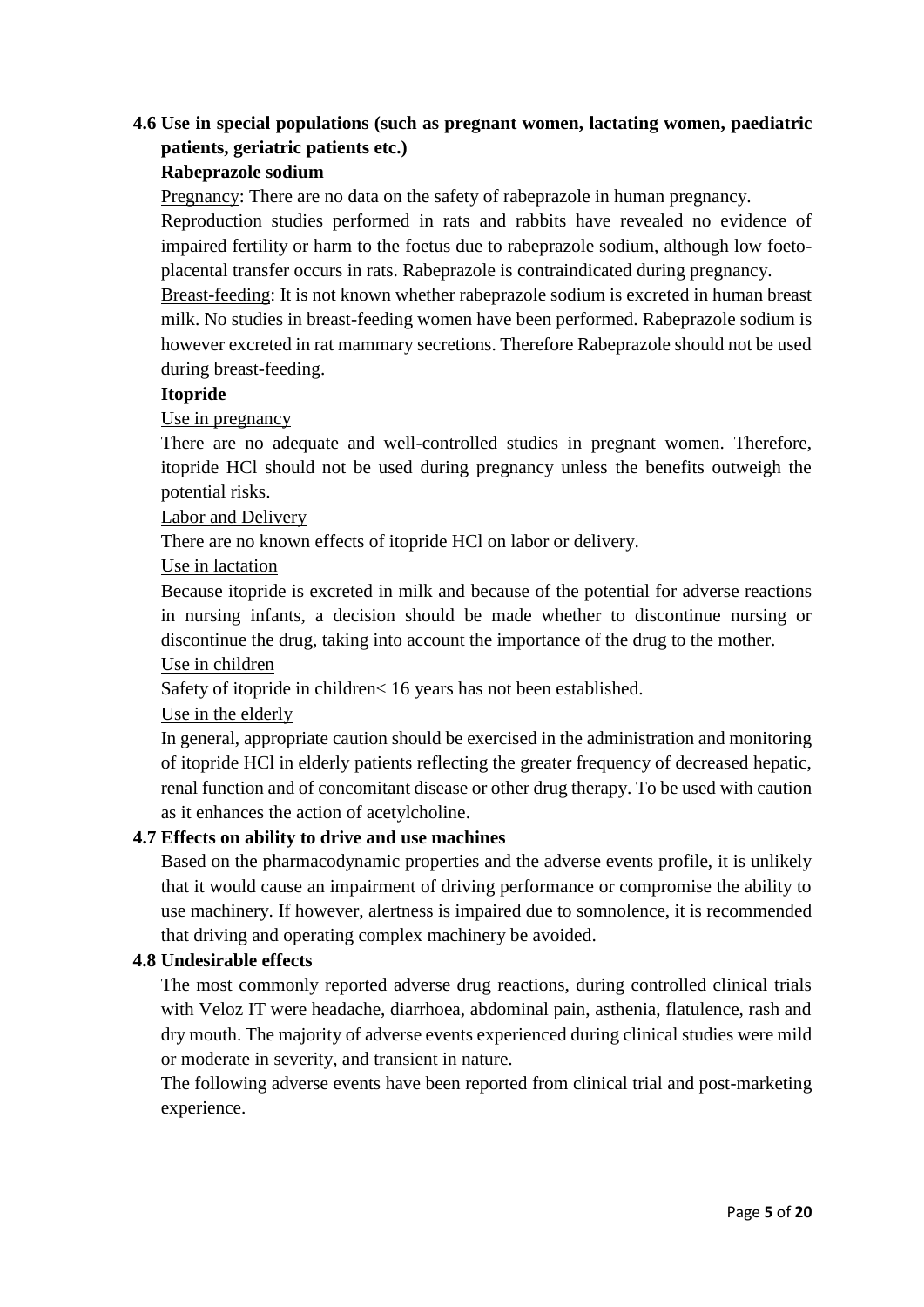Frequencies are defined as: common (> 1/100, < 1/10), uncommon (> 1/1,000, < 1/100), rare (>1/10,000, < 1/1000) very rare (<1/10,000), Not Known (cannot be estimated from the available data).

| <b>System</b><br><b>Organ Class</b>                      | <b>Common</b>                                                                                | <b>Uncommo</b> Rare<br>n                        |                                                                   | <b>Very</b><br>Rare | <b>Not Known</b>                           |
|----------------------------------------------------------|----------------------------------------------------------------------------------------------|-------------------------------------------------|-------------------------------------------------------------------|---------------------|--------------------------------------------|
| Infections and<br>infestations                           | Infection                                                                                    |                                                 |                                                                   |                     |                                            |
| Blood and the<br>lymphatic<br>system<br>disorders        |                                                                                              |                                                 | Neutropenia<br>Leukopenia<br>Thrombocytopen<br>ia<br>Leucocytosis |                     |                                            |
| Immune<br>system<br>disorders                            |                                                                                              |                                                 | Hypersensitivity<br>1,2                                           |                     | Anaphylactoid<br>reaction                  |
| Metabolism<br>and nutrition<br>disorders                 |                                                                                              |                                                 | Anorexia                                                          |                     | Hyponatremia<br>Hypomagnesaemi<br>$a^4$    |
| Psychiatric<br>disorders                                 | Insomnia                                                                                     | SS                                              | Nervousne Depression                                              |                     | Confusion<br>Irritability                  |
| Nervous<br>system<br>disorders                           | Headache<br><b>Dizziness</b>                                                                 | Somnolenc<br>e                                  |                                                                   |                     | Tremor                                     |
| Eye disorders                                            |                                                                                              |                                                 | Visual<br>disturbance                                             |                     |                                            |
| Vascular<br>disorders                                    |                                                                                              |                                                 |                                                                   |                     | Peripheral<br>Oedema                       |
| Respiratory,<br>thoracic and<br>mediastinal<br>disorders | Cough<br>Pharyngitis Sinusitis<br>Rhinitis                                                   | <b>Bronchitis</b>                               |                                                                   |                     |                                            |
| Gastrointestin Diarrhoea<br>al disorders                 | Vomiting<br>Nausea<br>Abdominal<br>pain<br>Constipatio<br>n<br>Flatulence<br>Fundic<br>Gland | Dyspepsia<br>Dry mouth Stomatitis<br>Eructation | Gastritis<br>Taste<br>disturbance                                 |                     | Microscopic<br>colitis<br>Increased saliva |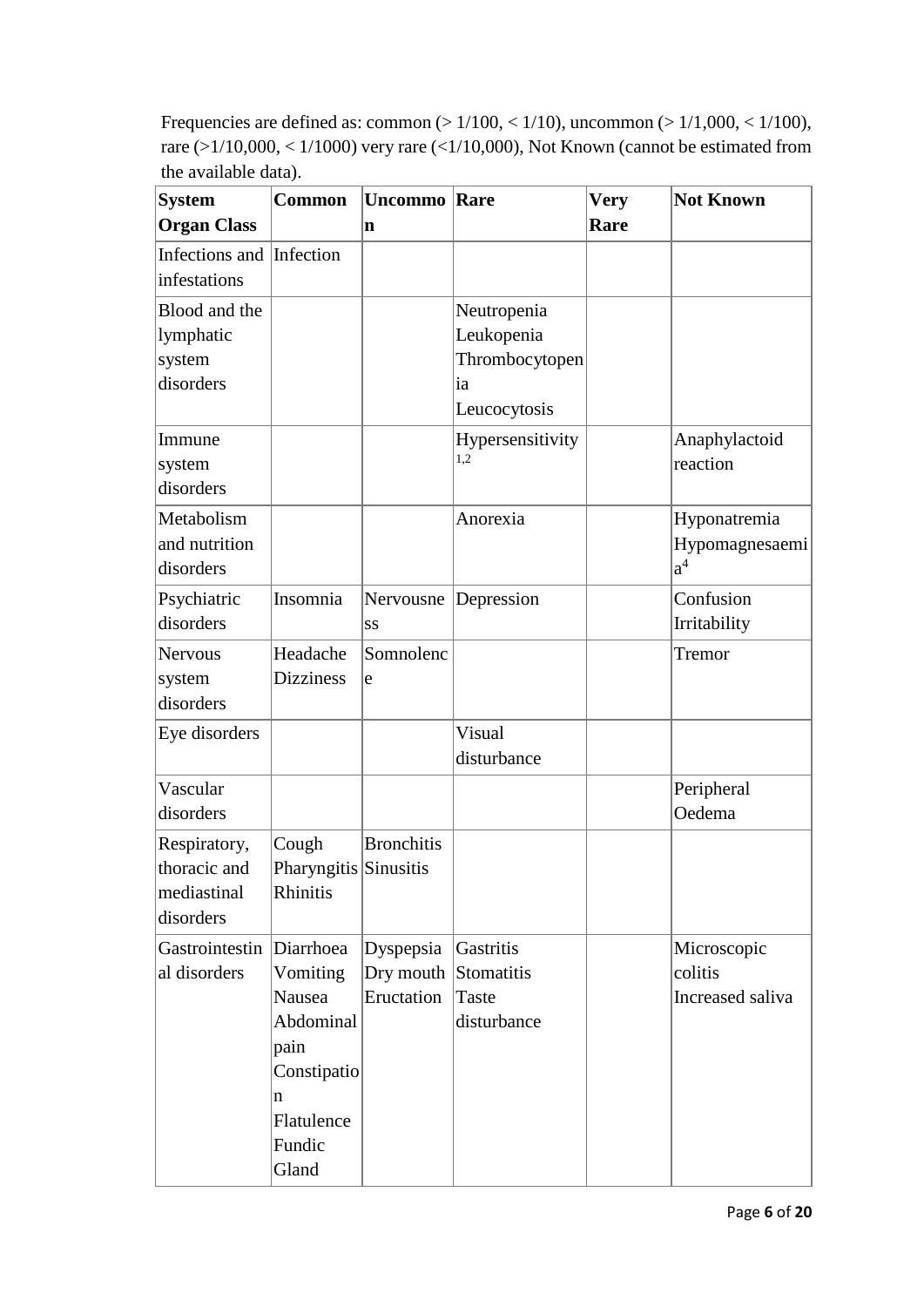|                                                                               | Polyps<br>(Benign)    |                                                                                                     |                                                                  |                                                                                                                    |                                                                                 |
|-------------------------------------------------------------------------------|-----------------------|-----------------------------------------------------------------------------------------------------|------------------------------------------------------------------|--------------------------------------------------------------------------------------------------------------------|---------------------------------------------------------------------------------|
| Hepato-biliary<br>disorders                                                   |                       |                                                                                                     | Hepatitis<br>Jaundice<br>Hepatic<br>encephalopathy <sup>3</sup>  |                                                                                                                    |                                                                                 |
| Skin and<br>subcutaneous<br>tissue<br>disorders                               |                       | Rash<br>Erythema <sup>2</sup>                                                                       | Pruritus<br>Sweating<br><b>Bullous</b><br>reactions <sup>2</sup> | Erythema<br>multiform<br>e, toxic<br>epidermal<br>necrolysis<br>(TEN),<br>Stevens-<br>Johnson<br>syndrome<br>(SJS) | Subacute<br>cutaneous lupus<br>erythematosus <sup>4</sup><br>Itching<br>Redness |
| Musculoskelet Non-<br>al connective<br>tissue and<br>bone disorders Back pain | specific<br>pain      | Myalgia<br>Leg<br>cramps<br>Arthralgia<br>Fracture of<br>the hip,<br>wrist or<br>spine <sup>4</sup> |                                                                  |                                                                                                                    |                                                                                 |
| Renal and<br>urinary<br>disorders                                             |                       | Urinary<br>tract<br>infection                                                                       | Interstitial<br>nephritis                                        |                                                                                                                    |                                                                                 |
| Reproductive<br>system and<br>breast<br>disorders                             |                       |                                                                                                     |                                                                  |                                                                                                                    | Gynaecomastia<br>Increased<br>prolactin level                                   |
| General<br>disorders and<br>administration like illness<br>site conditions    | Asthenia<br>Influenza | Chest pain<br>Chills<br>Pyrexia<br>Fatigue                                                          |                                                                  |                                                                                                                    |                                                                                 |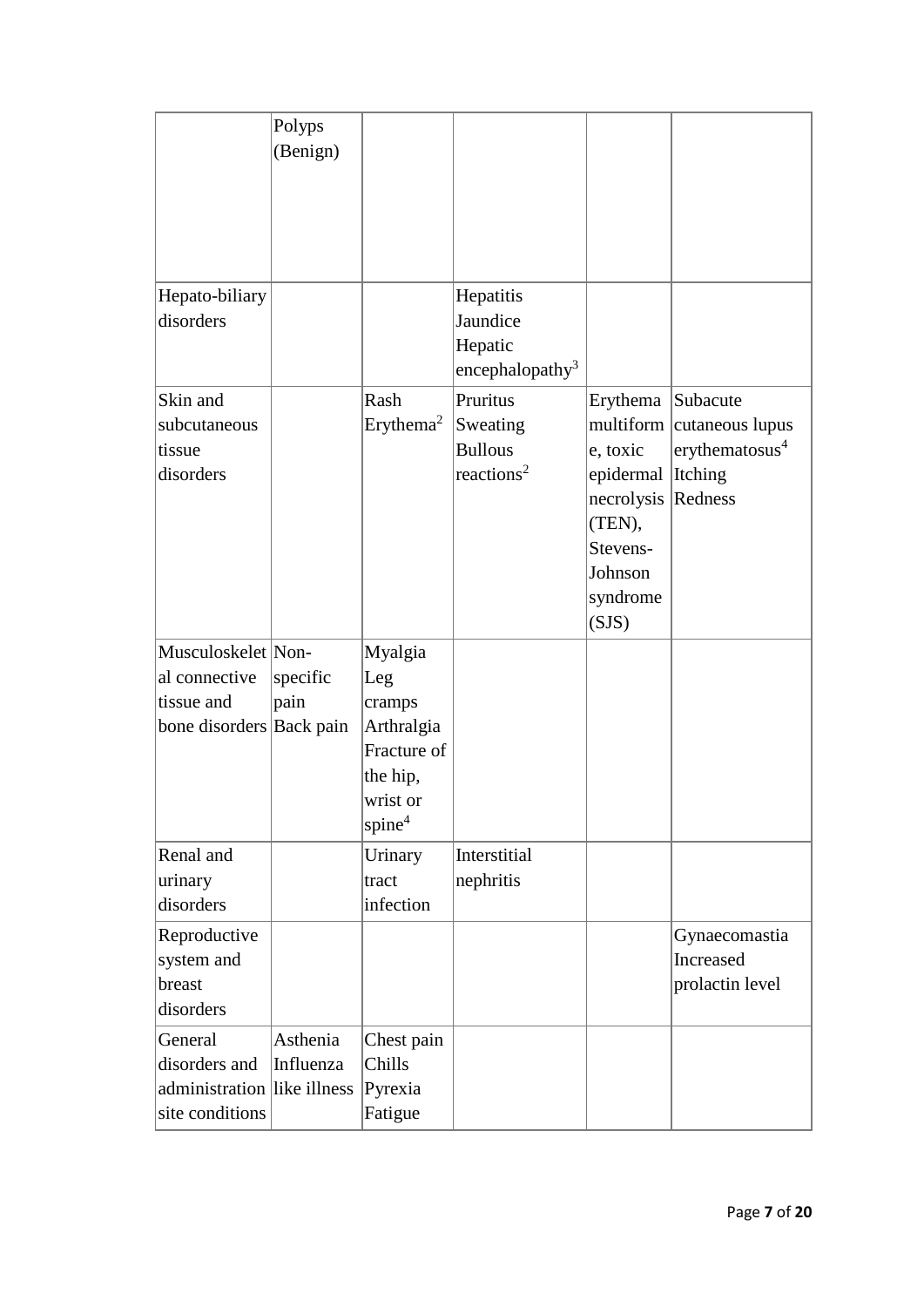| Investigations | Increased Weight    |           |  |
|----------------|---------------------|-----------|--|
|                | hepatic             | increased |  |
|                | $\text{lenzvmes}^3$ |           |  |

<sup>1</sup> Includes facial swelling, hypotension and dyspnoea

 $2$  Erythema, bullous reactions and hypersensitivity reactions have usually resolved after discontinuation of therapy.

<sup>3</sup> Rare reports of hepatic encephalopathy have been received in patients with underlying cirrhosis. In treatment of patients with severe hepatic dysfunction the prescriber is advised to exercise caution when treatment with Veloz IT is first initiated in such patients

<sup>4</sup> See Special warnings and precautions for use

# **Reporting of suspected adverse reactions**

If you get any side effects, talk to your doctor. This includes any possible side effects not listed in this leaflet. You can also report side effects directly via any point of contact of Torrent Pharma available at: [http://www.torrentpharma.com/index.php/site/info/adverse\\_event\\_reporting.](http://www.torrentpharma.com/index.php/site/info/adverse_event_reporting)

# **4.9 Overdose**

# **Rabeprazole sodium**

Experience to date with deliberate or accidental overdose is limited. The maximum established exposure has not exceeded 60mg twice daily, or 160mg once daily. Effects are generally minimal, representative of the known adverse event profile and reversible without further medical intervention. No specific antidote is known. Rabeprazole sodium is extensively protein bound and is, therefore, not dialysable. As in any case of overdose, treatment should be symptomatic and general supportive measures should be utilised.

# **Itopride**

There have been no reported cases of overdose in humans. In case of excessive overdose, the usual measures of gastric lavage and symptomatic therapy should be applied.

# **5. Pharmacological properties**

# **5.1 Mechanism of Action**

# **Rabeprazole sodium**

Rabeprazole sodium belongs to the class of anti-secretory compounds, the substituted benzimidazoles, that do not exhibit anticholinergic or H2 histamine antagonist properties, but suppress gastric acid secretion by the specific inhibition of the H+/K+- ATPase enzyme (the acid or proton pump) The effect is dose-related and leads to inhibition of both basal and stimulated acid secretion irrespective of the stimulus. Animal studies indicate that after administration, rabeprazole sodium rapidly disappears from both the plasma and gastric mucosa. As a weak base, rabeprazole is rapidly absorbed following all doses and is concentrated in the acid environment of the rabeprazole cells. Rabeprazole is converted to the active sulphenamide form through protonation and it subsequently reacts with the available cysteines on the proton pump.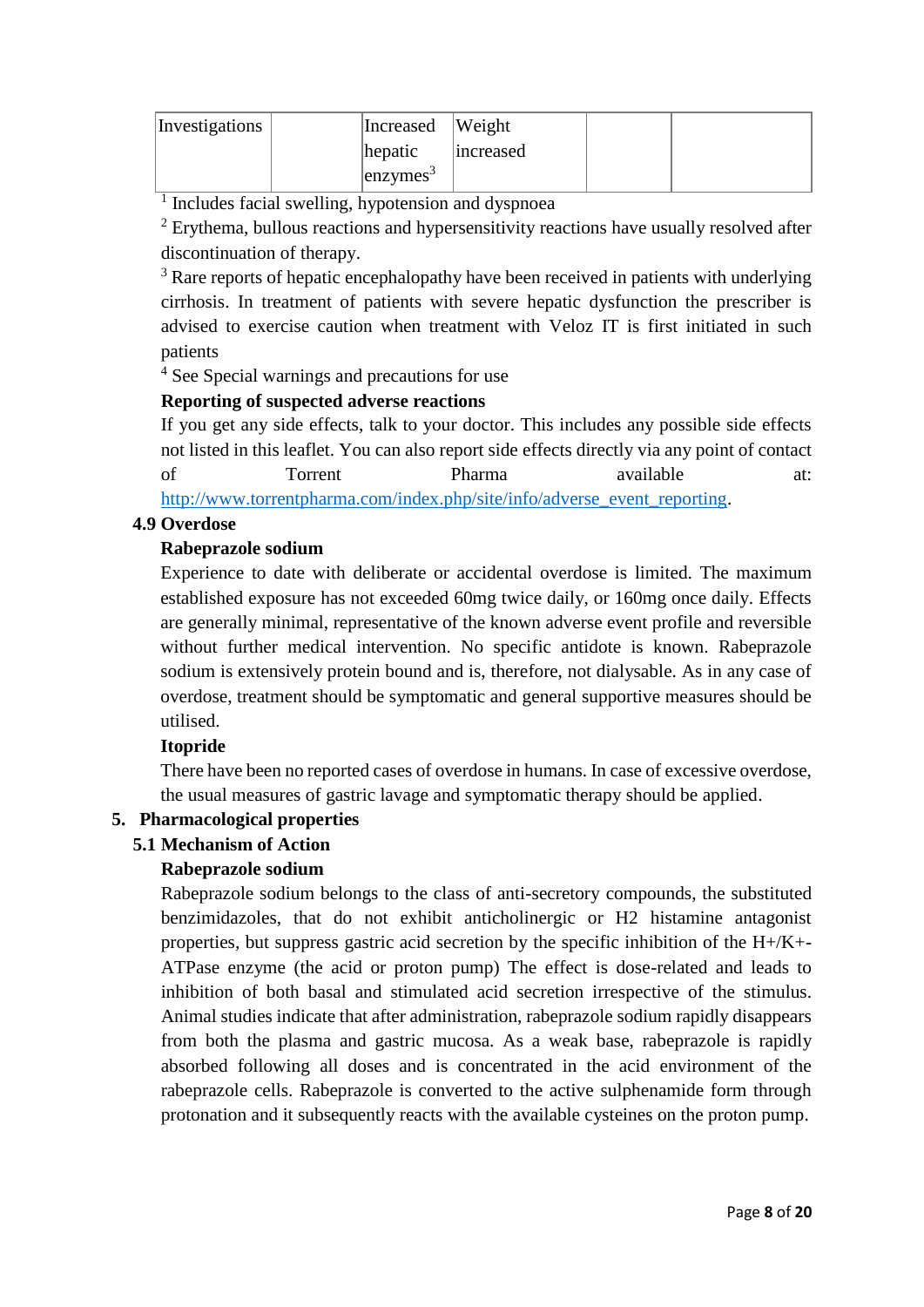# **Itopride**

Itopride activates the gastrointestinal propulsive motility by dopamine D2 receptors antagonistic action and acetylcholine esterase inhibitory action. Itopride activates acetylcholine release and inhibits its degradation.

In addition itopride has an antiemetic action which is based on interaction with dopamine D2 receptors in chemoreceptor zone. This action was demonstrated by dose dependent inhibition of apomorphine induced vomiting in dogs.

Itopride accelerates stomach emptying in humans.

In animal studies in dogs with a single dose administration itopride supported stomach emptying.

Itopride has high specific action in upper part of gastrointestinal tract.

Itopride does not influence plasma concentrations of gastrin.

# **5.2 Pharmacodynamic properties**

# **Rabeprazole sodium**

Pharmacotherapeutic group: Alimentary tract and metabolism, Drugs for peptic ulcer and gastro-oesophageal reflux disease (GORD), proton pump inhibitors.

# Anti-secretory Activity:

After oral administration of a 20mg dose of rabeprazole sodium the onset of the antisecretory effect occurs within one hour, with the maximum effect occurring within two to four hours. Inhibition of basal and food stimulated acid secretion 23 hours after the first dose of rabeprazole sodium are 69% and 82% respectively and the duration of inhibition lasts up to 48 hours. The inhibitory effect of rabeprazole sodium on acid secretion increases slightly with repeated once-daily dosing, achieving steady state inhibition after three days. When the drug is discontinued, secretory activity normalises over 2 to 3 days.

Decreased gastric acidity due to any means, including proton pump inhibitors such as rabeprazole, increases counts of bacteria normally present in the gastrointestinal tract. Treatment with proton pump inhibitors may possibly increase the risk of gastrointestinal infections such as *Salmonella, Campylobacter* and *Clostridium difficile*.

Serum Gastrin Effects:

In clinical studies patients were treated once daily with 10 or 20mg rabeprazole sodium, for up to 43 months duration. Serum gastrin levels increased during the first 2 to 8 weeks reflecting the inhibitory effects on acid secretion and remained stable while treatment was continued. Gastrin values returned to pre-treatment levels, usually within 1 to 2 weeks after discontinuation of therapy.

Human gastric biopsy specimens from the antrum and the fundus from over 500 patients receiving rabeprazole or comparator treatment for up to 8 weeks have not detected changes in ECL cell histology, degree of gastritis, incidence of atrophic gastritis, intestinal metaplasia or distribution of H. pylori infection. In over 250 patients followed for 36 months of continuous therapy, no significant change in findings present at baseline was observed.

Other Effects: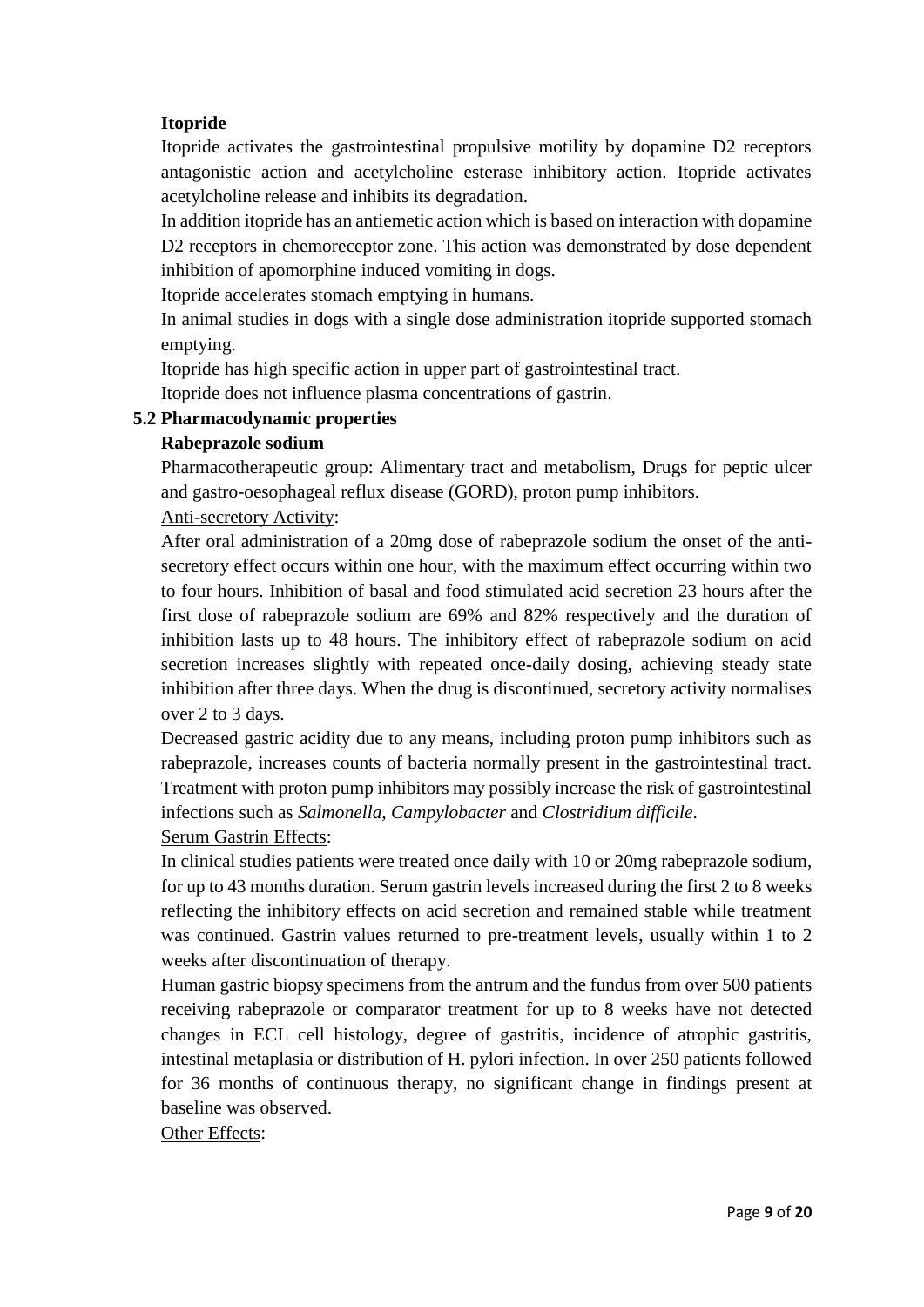Systemic effects of rabeprazole sodium in the CNS, cardiovascular and respiratory systems have not been found to date. Rabeprazole sodium, given in oral doses of 20mg for 2 weeks, had no effect on thyroid function, carbohydrate metabolism, or circulating levels of parathyroid hormone, cortisol, oestrogen, testosterone, prolactin, cholecystokinin, secretin, glucagon, follicle stimulating hormone (FSH), luteinising hormone (LH), renin, aldosterone or somatotrophic hormone.

Studies in healthy subjects have shown that rabeprazole sodium does not have clinically significant interactions with amoxicillin. Rabeprazole does not adversely influence plasma concentrations of amoxicillin or clarithromycin when co-administered for the purpose of eradicating upper gastrointestinal H. pylori infection.

During treatment with antisecretory medicinal products, serum gastrin increases in response to the decreased acid secretion. Also CgA increases due to decreased gastric acidity. The increased CgA level may interfere with investigations for neuroendocrine tumours.

Available published evidence suggests that proton pump inhibitors should be discontinued between 5 days and 2 weeks prior to CgA measurements. This is to allow CgA levels that might be spuriously elevated following PPI treatment to return to reference range.

#### **Itopride**

Itopride hydrochloride's mechanism of action has been shown to involve an amplification of the prokinetic action of acetycholine in the gastrointestinal tract by increasing the release of acetycholine through the inhibition of the D2 receptors, as well as decreasing the metabolism of this transmitter by inhibiting the acetylcholinesterase enzyme.

# **5.3 Pharmacokinetic properties**

# **Rabeprazole sodium**

# Absorption:

Rabeprazole is an enteric-coated (gastro-resistant) formulation of rabeprazole sodium. This presentation is necessary because rabeprazole is acid-labile.

Absorption of rabeprazole therefore begins only after it leaves the stomach. Absorption is rapid, with peak plasma levels of rabeprazole occurring approximately 3.5 hours after a 20mg dose. Peak plasma concentrations (Cmax) of rabeprazole and AUC are linear over the dose range of 10mg to 40mg. Absolute bioavailability of an oral 20mg dose (compared to intravenous administration) is about 52% due in large part to pre-systemic metabolism. Additionally the bioavailability does not appear to increase with repeat administration. In healthy subjects the plasma half-life is approximately one hour (range 0.7 to 1.5 hours), and the total body clearance is estimated to be  $283 \pm 98$  ml/min. There was no clinically relevant interaction with food. Neither food nor the time of day of administration of the treatment affect the absorption of rabeprazole sodium.

# Distribution:

Rabeprazole is approximately 97% bound to human plasma proteins.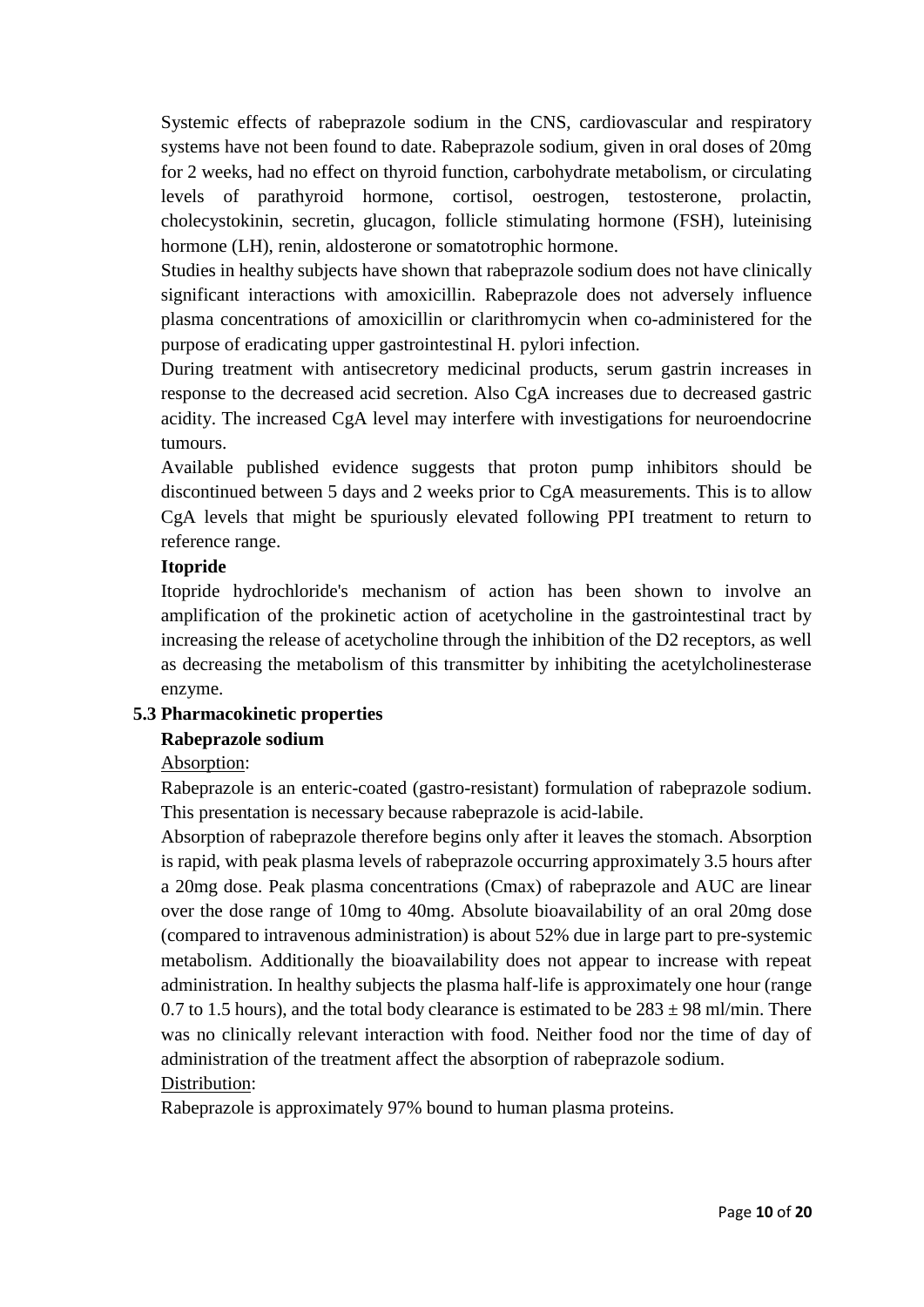#### Metabolism and excretion:

Rabeprazole sodium, as is the case with other members of the proton pump inhibitor (PPI) class of compounds, is metabolised through the cytochrome P450 (CYP450) hepatic drug metabolising system. In vitro studies with human liver microsomes indicated that rabeprazole sodium is metabolised by isoenzymes of CYP450 (CYP2C19 and CYP3A4). In these studies, at expected human plasma concentrations rabeprazole neither induces nor inhibits CYP3A4; and although in vitro studies may not always be predictive of in vivo status these findings indicate that no interaction is expected between rabeprazole and cyclosporin. In humans the thioether (M1) and carboxylic acid (M6) are the main plasma metabolites with the sulphone (M2), desmethyl-thioether (M4) and mercapturic acid conjugate (M5) minor metabolites observed at lower levels. Only the desmethyl metabolite (M3) has a small amount of anti-secretory activity, but it is not present in plasma.

Following a single 20mg 14C labelled oral dose of rabeprazole sodium, no unchanged drug was excreted in the urine. Approximately 90% of the dose was eliminated in urine mainly as the two metabolites: a mercapturic acid conjugate (M5) and a carboxylic acid (M6), plus two unknown metabolites. The remainder of the dose was recovered in faeces.

# Gender:

Adjusted for body mass and height, there are no significant gender differences in pharmacokinetic parameters following a single 20 mg dose of rabeprazole.

#### Renal dysfunction:

In patients with stable, end-stage, renal failure requiring maintenance haemodialysis (creatinine clearance  $\leq$ 5ml/min/1.73 m<sup>2</sup>), the disposition of rabeprazole was very similar to that in healthy volunteers. The AUC and the Cmax in these patients was about 35% lower than the corresponding parameters in healthy volunteers. The mean half-life of rabeprazole was 0.82 hours in healthy volunteers, 0.95 hours in patients during haemodialysis and 3.6 hours post dialysis. The clearance of the drug in patients with renal disease requiring maintenance haemodialysis was approximately twice that in healthy volunteers.

Hepatic dysfunction:

Following a single 20 mg dose of rabeprazole to patients with chronic mild to moderate hepatic impairment the AUC doubled and there was a 2-3 fold increase in half-life of rabeprazole compared to the healthy volunteers. However, following a 20 mg dose daily for 7 days the AUC had increased to only 1.5-fold and the Cmax to only 1.2-fold. The half-life of rabeprazole in patients with hepatic impairment was 12.3 hours compared to 2.1 hours in healthy volunteers. The pharmacodynamic response (gastric pH control) in the two groups was clinically comparable.

# Older people:

Elimination of rabeprazole was somewhat decreased in older people. Following 7 days of daily dosing with 20mg of rabeprazole sodium, the AUC approximately doubled, the Cmax increased by 60% and t½ increased by approximately 30% as compared to young healthy volunteers. However, there was no evidence of rabeprazole accumulation.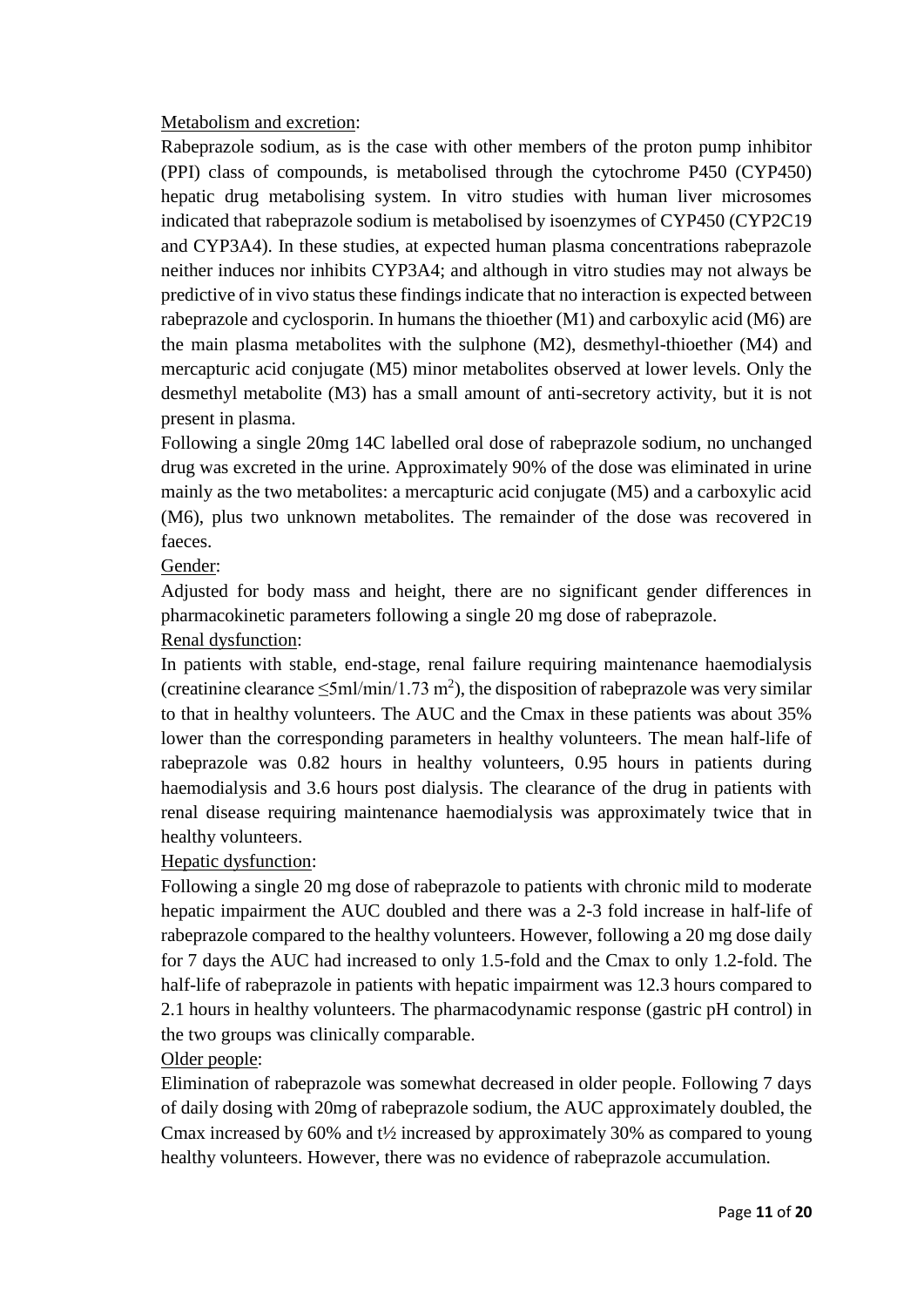# CYP2C19 Polymorphism:

Following a 20mg daily dose of rabeprazole for 7 days, CYP2C19 slow metabolisers, had AUC and t<sup>1</sup>/<sub>2</sub> which were approximately 1.9 and 1.6 times the corresponding parameters in extensive metabolisers whilst Cmax had increased by only 40%

# **Itopride**

# Absorption

Itopride is absorbed rapidly and almost completely from gastrointestinal tract. Relative bioavailability about 60% is due to first-pass effect. Food does not affect bioavailability of the product. Maximum plasma concentrations are reached in 30 to 50 minutes after administration of 50 mg of itopride.

After repeated administration of doses in the range of 50 to 200 mg 3 times a day for period of 7 days, itopride and its metabolites have shown pharmacokinetics of linear type with minimal accumulation.

# Distribution

About 96% of itopride is bound on plasma proteins, mainly albumin. Less than 15% of itopride bound part is bound on alpha-1-acid-glycoprotein.

In rats itopride is distributed extensively in the tissues ( $VdB = 6.1$  l/kg) except for central nervous system; high concentrations are reached in kidneys, small intestine, liver, adrenal glands and stomach. Protein binding in rats was lower than in humans (78% contrary to 96%). Penetration into the central nervous system was minimal. Itopride is excreted in milk of lactating rats.

# Biotransformation

Itopride is extensively metabolised in liver in humans. Three metabolites were identified of which only one manifests minor activity without pharmacological significance (about 2 to 3% of itopride effect).

Itopride is metabolised by flavine monoxygenase (FMO3). The amount and efficacy of human FMO isoenzymes can be associated with genetic polymorphism which can result in rare autosomal recessive condition known as trimethylaminuria (fish odour syndrome). Biological half-life in patients with trimethylaminuria can be longer.

Pharmacokinetic *in vivo* studies of CYP-mediated reactions did not prove inhibition or induction CYP2C19 and CYP2E1 caused by itopride. Administration of itopride did not influence content of CYP or the activity of uridine-diphosphate-glucuronyl transferase. Elimination

Itopride and its metabolites are primarily excreted by urine. The amount of excreted itopride and Noxide after oral single therapeutic dose to healthy volunteers was 3.7% and 75.4%, respectively.

Half-life of itopride is about 6 hours.

# **6. Nonclinical properties**

# **6.1 Animal Toxicology or Pharmacology**

# **Rabeprazole sodium**

Non-clinical effects were observed only at exposures sufficiently in excess of the maximum human exposure that make concerns for human safety negligible in respect of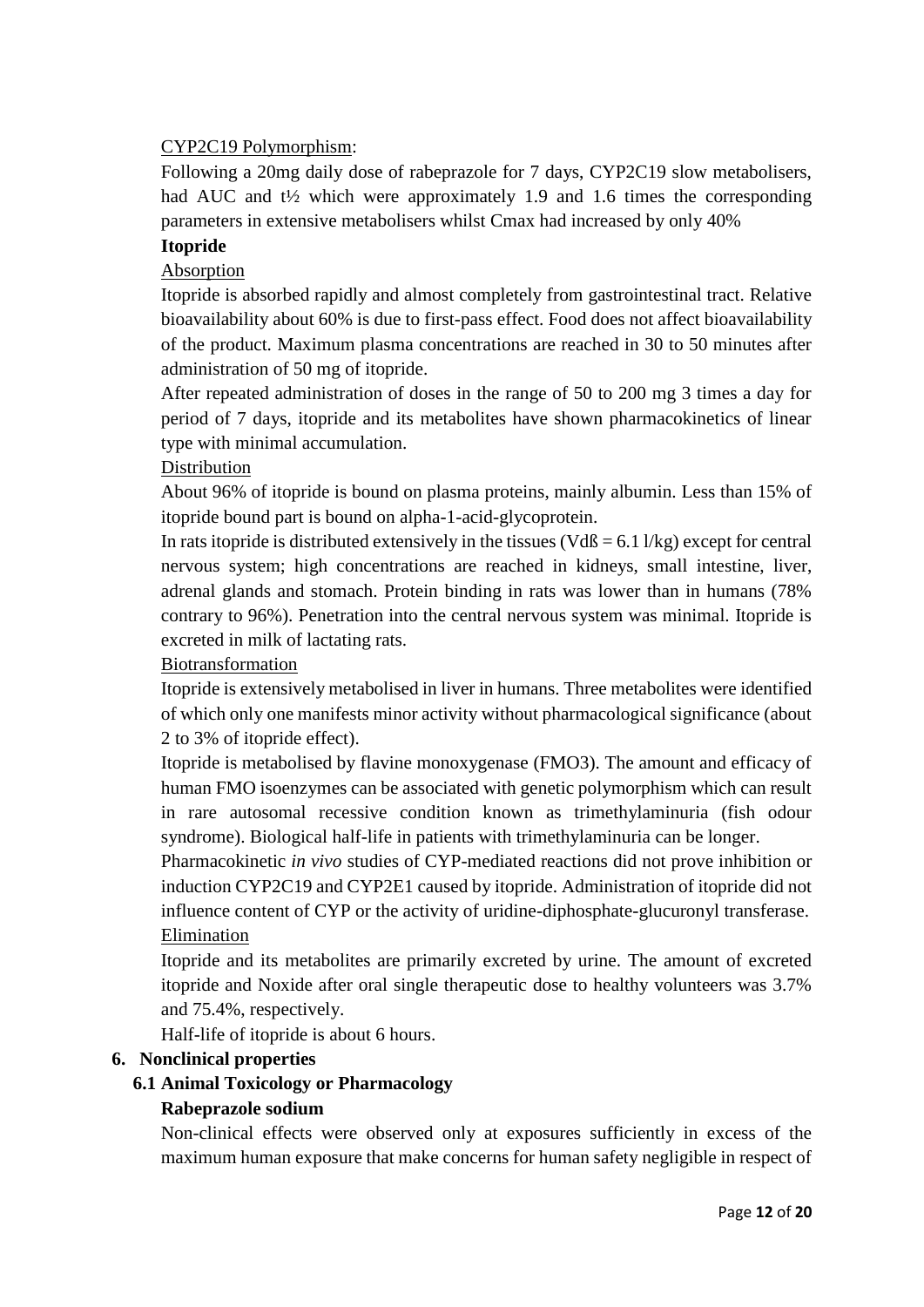animal data. Studies on mutagenicity gave equivocal results. Tests in mouse lymphoma cell line were positive, but in vivo micronucleus and in vivo and in vitro DNA repair tests were negative. Carcinogenicity studies revealed no special hazard for humans.

# **Itopride**

Oral single lethal dose was 2,000 mg/kg in mice and rats and approximately 600 mg/kg in dogs.

Preclinical safety studies were carried out only with doses multiplicatively overrunning therapeutic human doses and found effect have only little importance for use of itopride in humans. In addition to it humans are less sensitive to hormonal effects observed in animals.

High doses of itopride (30 mg/kg/day) caused hyperprolactinaemia and secondary reversible hyperplasia of uterine mucosa in rats. Nevertheless this was not proved in dogs (dose up to 100 mg/kg/day) and monkeys (dose up to 300 mg/kg/day).

3-month toxicity study in dogs has revealed prostate atrophy after oral administration in dose 30 mg/kg/day. This effect was induced neither after 6-month administration of higher doses (100 mg/kg/day) in rats nor more higher doses (300 mg/kg/day) in monkeys.

Long-term studies of cancerogenity in animals have not been carried out.

In series of *in vitro* and *in vivo* tests no clastogenic and mutagenic effects of itopride were found.

In fertility studies in female rats who were administered doses 30 mg/kg/day and higher hyperprolactinaemia and secondary prolongation of oestral cycle after were observed. Prolonged precoital interval was observed at doses 300 mg/kg/day. No side effect on copulation and fertility was proved.

# **7. Description**

# **Rabeprazole Sodium**

Rabeprazole Sodium is a substituted benzimidazole known chemically as 2-[[[4-(3- -methoxypropoxy)-3-methyl-2-pyridinyl]-methyl]sulfinyl]-1H–benzimidazole sodium salt. It has an empirical formula of  $C_{18}H_{20}N_3NaO_3S$  and a molecular weight of 381.42. The structural figure is:



Rabeprazole sodium is a white to slightly yellowish-white solid which is soluble in water.

# **Itopride Hydrochloride**

Itopride Hydrochloride is chemically, N-[[4-[2-(dimethylamino)ethoxy]phenyl]methyl]- 3,4 dimethoxybenzamide;hydrochloride. It has an empirical formula of  $C_{20}H_{27}C1N_2O_4$  and a molecular weight of 394.9.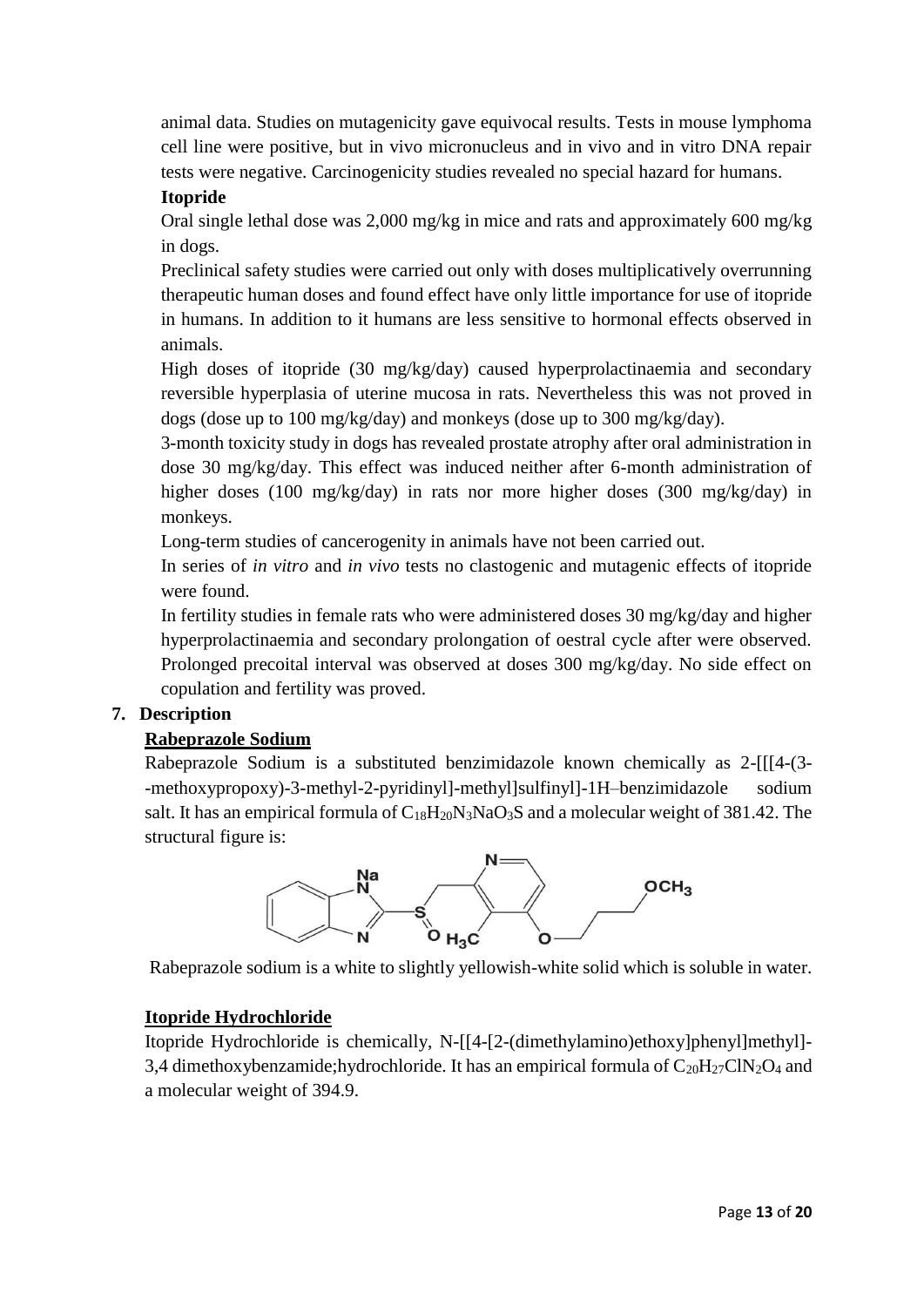Rabeprazole and Itopride Capsules are Red/Black '0' size hard gelatin capsules with Brown and white coloured spherical pellets. The excipients used are ready to use pellets and Purified Talc.

#### **8. Pharmaceutical particulars**

#### **8.1 Incompatibilities**

Not applicable.

# **8.2 Shelf-life**

Do not use later than the date of expiry.

#### **8.3 Packaging information**

Veloz IT is available in strip pack of 10 capsules.

#### **8.4 Storage and handing instructions**

Store below 25°C, protected from light and moisture.

#### **9. Patient Counselling Information**

# **VELOZ IT**

**Rabeprazole Sodium (E.C.) 20 mg & Itopride Hydrochloride (S.R.) 150 mg Capsules**

# **Read all of this leaflet carefully before you start using this medicine because it contains important information for you.**

• Keep this leaflet. You may need to read it again.

- If you have any further questions, ask your doctor.
- This medicine has been prescribed for you only. Do not pass it on to others. It may harm them, even if their signs of illness are the same as yours.

• If you get any side effects, talk to your doctor. This includes any possible side effects not listed in this leaflet.

#### **What is in this leaflet:**

9.1 What Veloz IT is and what it is used for

- 9.2 What you need to know before you use Veloz IT
- 9.3 How to use Veloz IT
- 9.4 Possible side effects
- 9.5 How to store Veloz IT
- 9.6 Contents of the pack and other information

# **9.1 What Veloz IT is and what it is used for**

The active ingredient in Veloz IT is Rabeprazole Sodium and Itopride Hydrochloride.

Rabeprazole Sodium: This belongs to a group of medicines called 'Proton Pump Inhibitors' (PPIs). They work by lowering the amount of acid that your stomach produces.

Itopride: This is a prokinetic benzamide derivative unlike domperidone. These inhibit dopamine and acetylcholine esterase enzyme and have a gastrokinetic effect.

The fixed dose combination of rabeprazole with Itopride capsule is indicated for the treatment of gastroesophageal reflux disease (GERD) not responding adequately to Rabeprazole alone.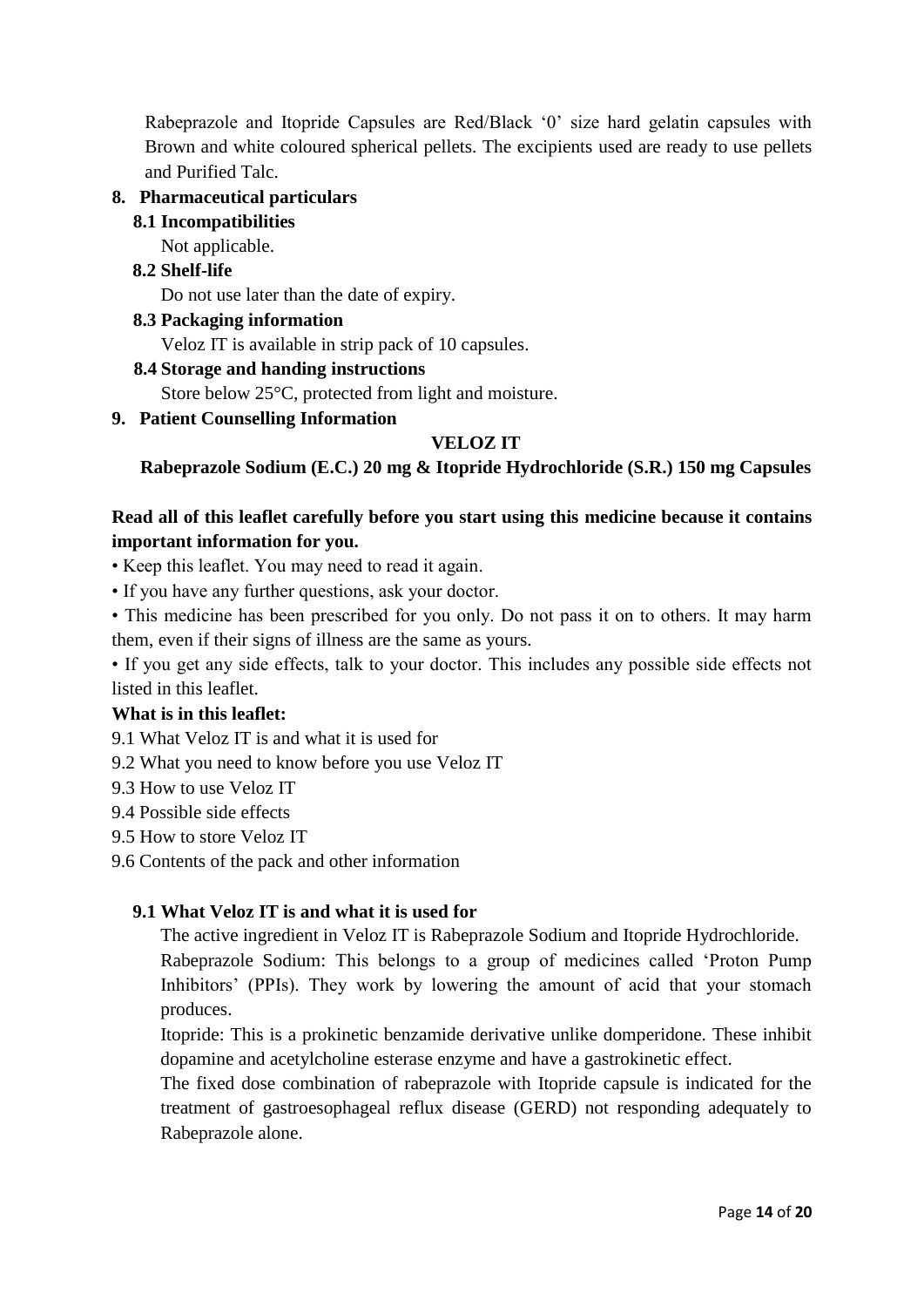# **9.2 What you need to know before you use Veloz IT**

# **Do not take Veloz IT if:**

- You are allergic (hypersensitive) to rabeprazole sodium, itopride or any of the other ingredients of this medicine.
- You are pregnant or think that you are pregnant
- You are breast feeding

Do not use Veloz IT if any of the above applies to you. If you are not sure, talk to your doctor before using Veloz IT.

# **Warnings and precautions**

Talk to your doctor before taking Veloz IT if:

- You are allergic to other proton pump inhibitor medicines or 'substituted benzimidazoles'.
- You are allergic to other prokinetic benzamide derivatives
- Blood and liver problems have been seen in some patients but often get better when Veloz IT is stopped.
- You have a stomach tumour.
- You have ever had liver problems.
- If you are taking atazanavir- for HIV infection.
- If you have reduced body stores or risk factors for reduced vitamin B12 and receive long term treatment with rabeprazole sodium. As with all acid reducing agents, rabeprazole sodium may lead to a reduced absorption of vitamin B12.
- If you have ever had a skin reaction after treatment with a medicine similar to Veloz IT that reduces stomach acid.
- If you get a rash on your skin, especially in areas exposed to the sun tell your doctor as soon as you can, as you may need to stop your treatment with Veloz IT. Remember to also mention any other ill-effects like pain in your joints.
- You are due to have a specific blood test (Chromogranin A).

*If you are not sure if any of the above applies to you, talk to your doctor before using Veloz IT.*

# **Children**

Veloz IT should not be used in children.

If you experience severe (watery or bloody) diarrhoea with symptoms such as fever, abdominal pain or tenderness, stop taking Veloz IT and see a doctor straight away.

Taking a proton pump inhibitor like Veloz IT, especially over a period of more than one year, may slightly increase your risk of fracture in the hip, wrist or spine. Tell your doctor if you have osteoporosis or if you are taking corticosteroids (which can increase the risk of osteoporosis).

# **Other medicines and Veloz IT**

Please tell your doctor if you are taking or have recently taken any other medicines.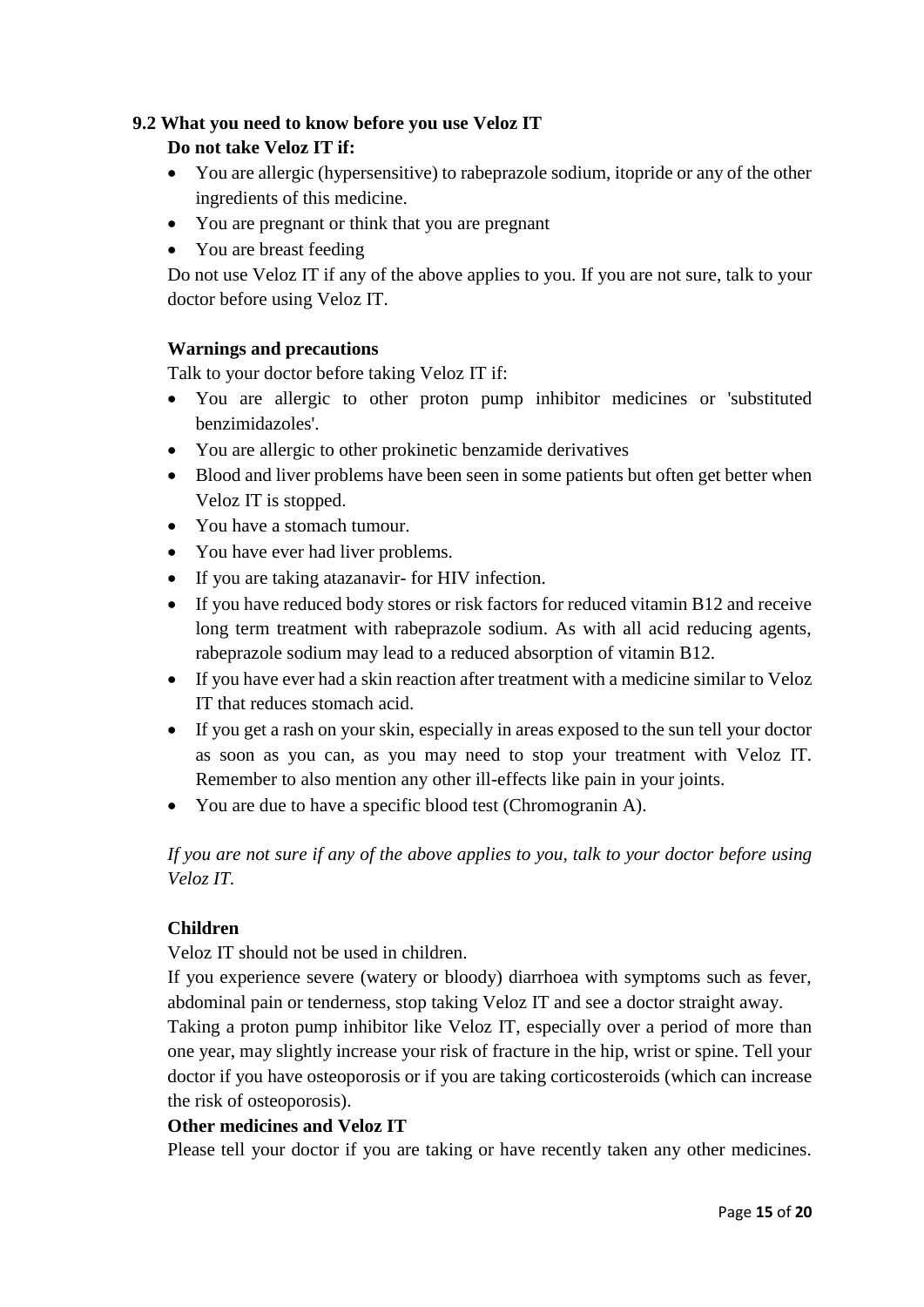This includes medicines obtained without a prescription, including herbal medicines. In particular, tell your doctor if you are taking any of the following medicines:

- Ketoconazole or itraconazole used to treat infections caused by a fungus. Veloz IT may lower the amount of this type of medicine in your blood. Your doctor may need to adjust your dose.
- Atazanavir– used to treat HIV-infection. Veloz IT may lower the amount of this type of medicine in your blood and they should not be used together.
- $\bullet$  Methotrexate (a chemotherapy medicine used in high doses to treat cancer) if you are taking a high dose of methotrexate, your doctor may temporarily stop your Veloz IT treatment.

If you are not sure if any of the above apply to you, talk to your doctor before using Veloz IT.

# **Pregnancy, breast feeding and fertility**

- Do not use Veloz IT if you are pregnant or think you may be pregnant
- Do not use Veloz IT if you are breast-feeding or planning to breast-feed

If you are pregnant or breast feeding, think you may be pregnant or are planning to have a baby, ask your doctor for advice before taking this medicine.

#### **Driving and using machines**

You may feel sleepy while taking Veloz IT. If this happens, do not drive or use any tools or machines.

#### **9.3 How to use Veloz IT**

Always take this medicine exactly as your doctor has told you. Check with your doctor if you are not sure.

#### **Taking this medicine**

One capsule once daily or as directed by physician. It should be swallowed whole. It should be taken on an empty stomach (Take before meals).

#### **Adults and older people**

#### **For 'gastro-oesophageal reflux disease' (GORD)**

#### **Treatment of moderate to severe symptoms (symptomatic GORD)**

- The usual dose is one Veloz IT once a day for up to 4 weeks
- Take the capsule in the morning before eating
- If your condition returns after 4 weeks treatment, your doctor may tell you to take one Veloz IT as and when you require it.

#### **Treatment of more severe symptoms (erosive or ulcerative GORD)**

- The usual dose is one Veloz IT once a day for 4 to 8 weeks
- Take the capsule in the morning before eating

#### **Long-term treatment of symptoms (GORD maintenance)**

- The usual dose is one Veloz IT once a day for as long as your doctor has told you.
- Take the capsule in the morning before eating.
- Your doctor will want to see you at regular intervals to check your symptoms and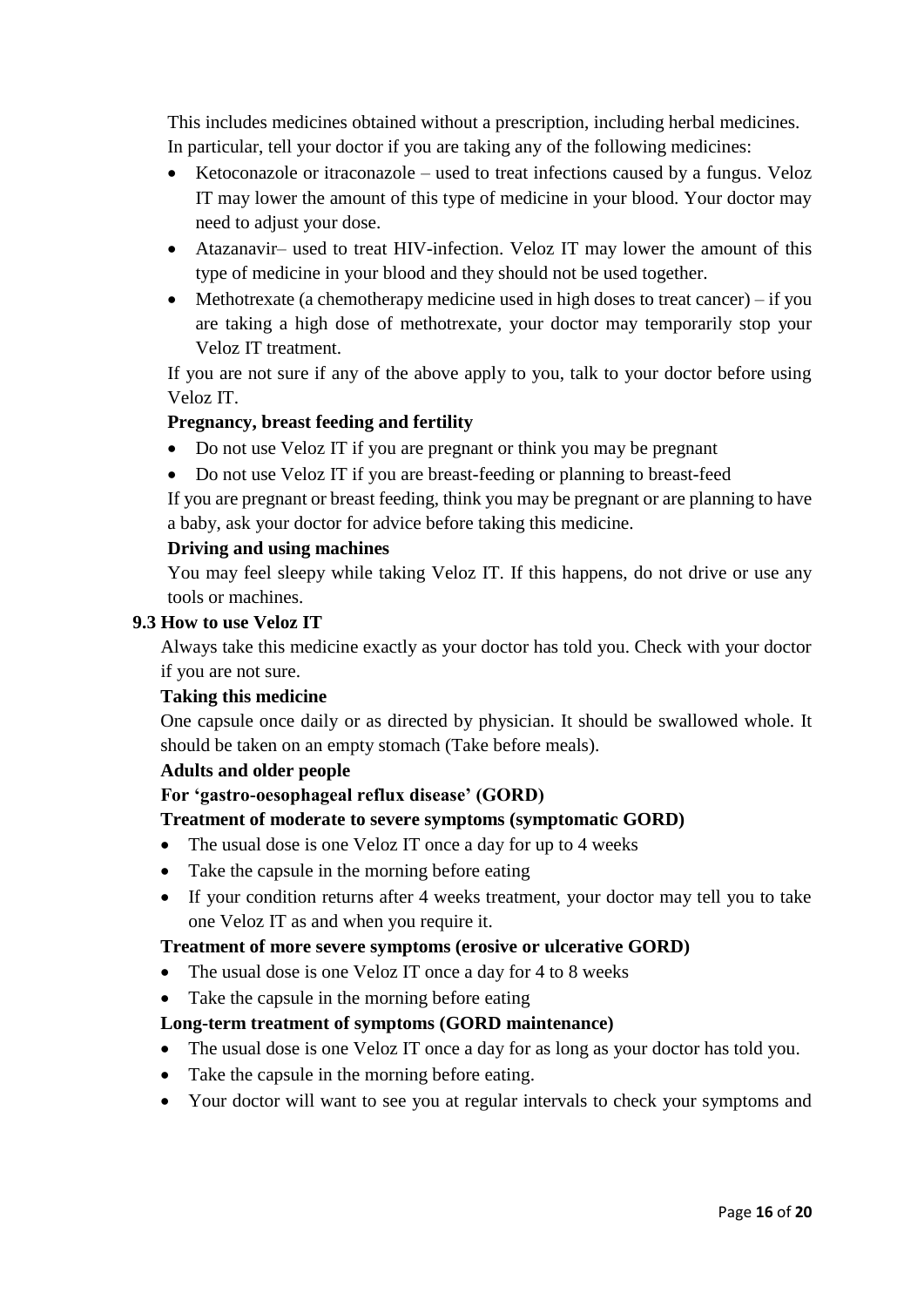dosage.

#### **For ulcers of the stomach (peptic ulcers)**

- The usual dose is one Veloz IT once a day for 6 weeks.
- Take the capsule in the morning before eating.
- Your doctor may tell you to take Veloz IT for another 6 weeks if your condition does not improve.

#### **For ulcers of the intestine (duodenal ulcers)**

- The usual dose is one Veloz IT once a day for 4 weeks.
- Take the capsule in the morning before eating.
- Your doctor may tell you to take Veloz IT for another 4 weeks if your condition does not improve.

#### **Zollinger-Ellison Syndrome where excess acid is produced in the stomach**

- The usual dose is three Veloz IT once a day to start with.
- The dose may then be adjusted by your doctor depending on how you respond to the treatment.

If you are on long-term treatment you will need to see your doctor at regular intervals for review of your capsules and symptoms.

**Patients with liver problems.** You should consult your doctor who will take special care when beginning treatment with Veloz IT and while you continue to be treated with Veloz IT.

#### **If you take more Veloz IT than you should**

If you take more Veloz IT than you should, talk to a doctor or go to a hospital straight away. Take the medicine pack with you.

#### **If you forget to take Veloz IT**

- If you forget to take a dose, take it as soon as you remember it. However, if it is almost time for your next dose, skip the missed dose and continue as usual.
- If you forget to take your medicine for more than 5 days, talk to your doctor before taking any more medicine.
- Do not take a double dose (two doses at the same time) to make up for a forgotten dose.

# **If you stop taking Veloz IT**

Relief of symptoms will normally occur before the ulcer has completely healed. **It is important that you do not stop taking the capsules until told to do so by your doctor.** If you have any further questions on the use of this medicine, ask your doctor.

# **9.4 Possible Side Effects**

Like all medicines, this medicine can cause side effects, although not everybody gets them.

The side effects are usually mild and improve without you having to stop taking this medicine.

**Stop taking Veloz IT and see a doctor straight away if you notice any of the following side effects - you may need urgent medical treatment:**

 Allergic reactions – the signs may include: sudden swelling of your face, difficulty breathing or low blood pressure which may cause fainting or collapse.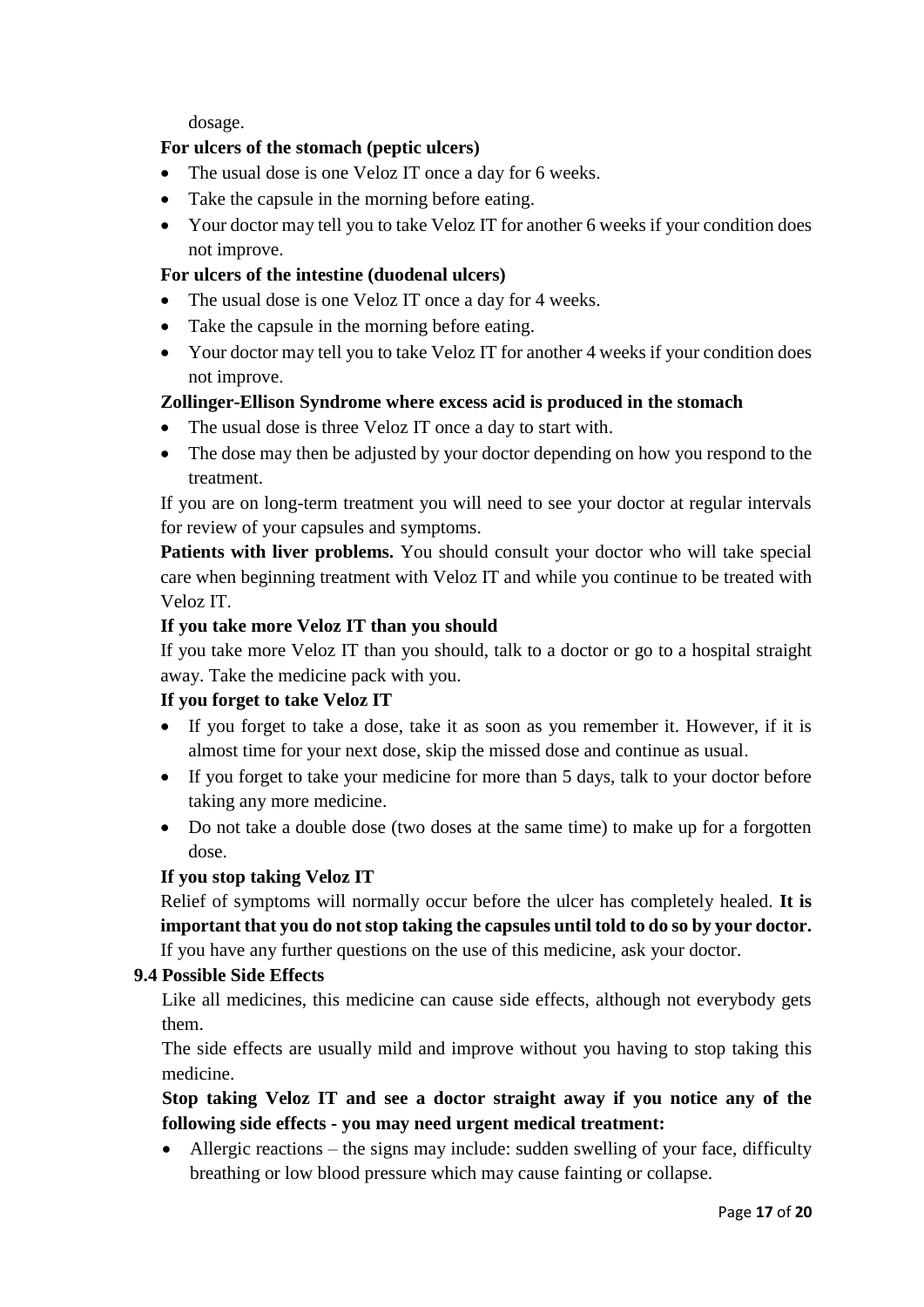- Frequent infections, such as a sore throat or high temperature (fever), or ulcers in your mouth or throat.
- Bruising or bleeding easily.

These side effects are rare (affect less than 1 in 1,000 people).

Severe skin blistering, or soreness or ulcers in your mouth and throat

These side effects are very rare (affect less than 1 in 10, 000 people).

# **Other possible side effects:**

# **Common (affect less than 1 in 10 people)**

- Infections
- Difficulty sleeping
- Headache or feeling dizzy
- Cough, runny nose or sore throat (pharyngitis)
- Effects on your stomach or gut such as stomach pain, diarrhoea, wind (flatulence), feeling sick (nausea), being sick (vomiting) or constipation
- Aches or back pain
- Weakness or flu-like symptoms
- Benign polyps in the stomach.

# **Uncommon (affect less than 1 in 100 people)**

- Feeling nervous or drowsy
- Chest infection (bronchitis)
- Painful and blocked sinuses (sinusitis)
- Dry mouth
- Indigestion or belching
- Skin rash or redness
- Muscle, leg or joint pain
- Fractures of the hip, wrist and spine
- Bladder infection (urinary tract infection)
- Chest pain
- Chills or fever
- Changes in how your liver is working (shown in blood tests)

# **Rare (affect less than 1 in 1,000 people)**

- Loss of appetite (Anorexia)
- Depression
- Hypersensitivity (includes allergic reactions)
- Visual disturbance
- Sore mouth (stomatitis) or taste disturbance
- Upset stomach or stomach pain
- Liver problems including yellowing of your skin and whites of your eyes (jaundice)
- Itchy rash or blistering skin
- Sweating
- Kidney problems
- Weight gain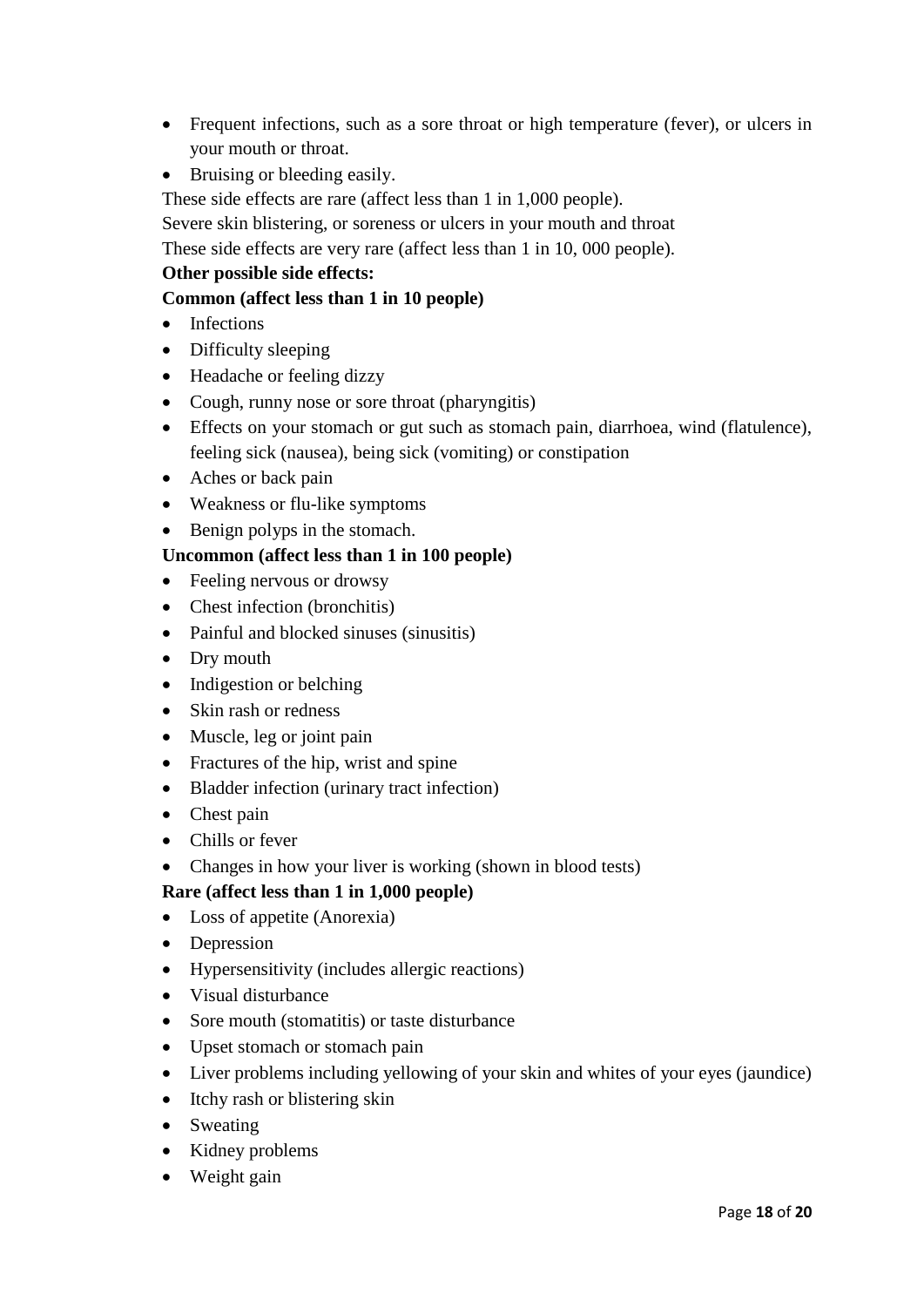- Changes in white blood cells (shown in blood tests) which may result in frequent infection
- Reduction in blood platelets resulting in bleeding or bruising more easily than normal

# **Other possible side effects (unknown frequency)**

- Breast swelling in men
- Fluid retention
- Inflammation of the gut (leading to diarrhoea)
- Low blood levels of sodium which can cause tiredness and confusion, muscle twitching, fits and coma
- Patients who have previously had liver problems may very rarely get encephalopathy (a brain disease)"
- Rash, possibly with pain in the joints
- Kidney injury

If you are on Veloz IT for more than three months it is possible that the levels of magnesium in your blood may fall.

Low levels of magnesium can be seen as fatigue, involuntary muscle contractions, disorientation, convulsions, dizziness, increased heart rate. If you get any of these symptoms, please tell your doctor promptly. Low levels of magnesium can also lead to a reduction in potassium or calcium levels in the blood. Your doctor may decide to perform regular blood tests to monitor your levels of magnesium.

Do not be concerned by this list of side effects. You may not get any of them

#### **Reporting of side effects**

If you get any side effects, talk to your doctor. This includes any possible side effects not listed in this leaflet. You can also report side effects directly via any point of contact of Torrent Pharma available at: [http://www.torrentpharma.com/index.php/site/info/adverse\\_event\\_reporting.](http://www.torrentpharma.com/index.php/site/info/adverse_event_reporting)

#### **9.5 How to store Veloz IT**

- Keep out of the sight and reach of children.
- Do not use the capsules after the expiry date stated on the carton (EXP).
- Store below 25°C, protected from light and moisture.

• Medicines should not be disposed of via wastewater or household waste. Ask your pharmacist how to dispose of medicines no longer required. These measures will help to protect the environment.

#### **9.6 Contents of the pack and other information**

#### **What Veloz IT contains:**

• The active substance are Rabeprazole Sodium 20 mg and Itopride Hydrochloride 150 mg.

• The excipients are ready to use pellets and Purified Talc.

#### **What are the contents of the pack**

Veloz IT is available in strip pack of 10 capsules.

#### **10. Details of manufacturer**

Manufactured by: